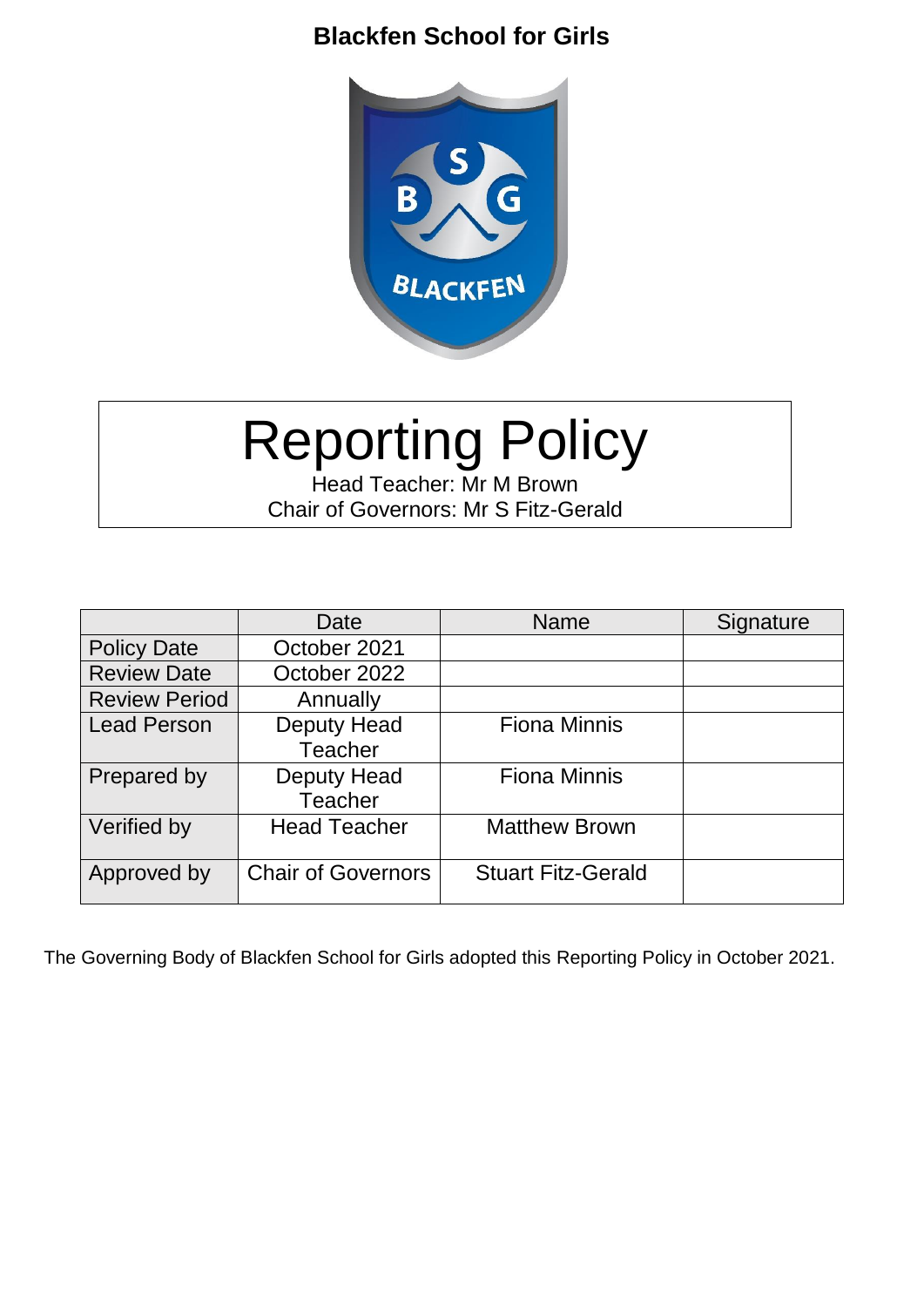## **Blackfen School for Girls**

#### **Statutory statement**

Head teachers are responsible for sending a written report to parents on their child's achievements at least once during the school year and outlining the courses of study undertaken by students in every year group.

#### **Rationale**

- The purpose of termly reports is to provide students, parents and carers with an updated snapshot of a student's learning journey.
- Reporting student progress is the school's professional responsibility. The school is committed to reporting students' progress regularly and accurately; to using systems that provide easy access of information to students, parents and carers; to providing data that is understood by all readers and audiences.
- Reports are agendas for action: they should motivate students and teachers, as well as parents and carers, to reflect on current levels of achievement and to decide the next steps to be taken.
- The reporting process recognises and values the partnerships between students, teachers, parents and carers that make for effective learning and progress at school.

#### **Outcomes**

- A reduction in waiting time to celebrate students' achievements or to register concern with parents regarding their progress.
- A process that nurtures learning partnerships between teachers and students' parents and carers.
- A culture of growth mindset in which progression is expected and achievement is celebrated on a regular basis.

#### **Procedures**

- Reports are produced on a termly basis. They are known as Autumn, Spring or Summer 'Progress Updates'.
- Reports show students' current and prior attainment in all subjects, annual attainment targets and an attendance summary.
- In each report, teachers evaluate students' development of growth mindset attitudes. Following the publication of reports, students, Form Tutors, Raising Attainment Co-ordinators, Faculty leaders and Subject leaders take part in review activities to celebrate students' progress and success; to identify under-achievement and to decide the appropriate type and level of intervention required.
- Details of the curriculum for each year group are made available to parents on the school website.

#### **Key roles**

DHT: to liaise with subject leaders to quality assure reporting procedures and production of curriculum documentation, termly reports and completion of intervention strategies; to ensure the effective operation of the tracking system, target-setting processes and intervention programmes.

Data Manager: to ensure scheduled tracking, analysis and reviews of student progress are actioned.

Faculty and Subject Leaders: to monitor the reporting process in departments; to manage procedures for completion of reports, intervention activities and prompt communication with parents when necessary.

Raising Attainment Co-ordinators: to liaise with parents and staff regarding student under-achievement; to direct Form tutors in personalised intervention activities as part of the Form Tutor *Raising Attainment* programme.

Form tutors: to complete intervention activities as part of the Form Tutor *Raising Attainment* programme and as directed by Raising Attainment Co-ordinators.